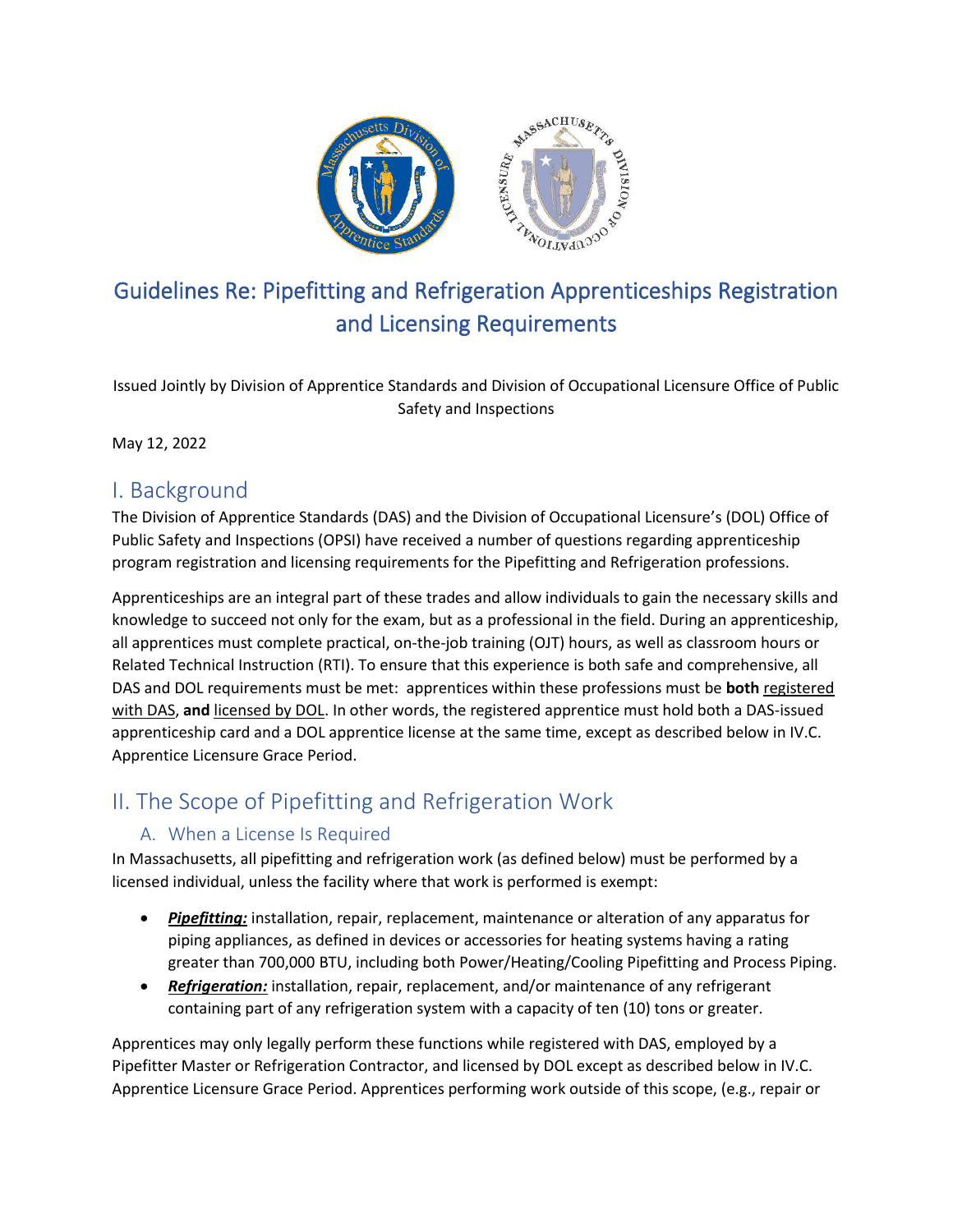maintenance of refrigeration systems under ten tons), must still be registered with DAS, but are not required to concurrently hold a DOL-issued apprentice license.

### B. Exempt Facilities

Government agencies, hospitals, schools, industrial plants, and utility companies are considered exempt from DOL licensing requirements. An individual who is employed at a singular exempt facility and who works only on the systems at that facility is not required to hold a DOL license.<sup>1</sup>

- Work hours for an exempt employer can be utilized towards the OJT hours necessary to complete a DAS-registered apprenticeship. With the DAS Certificate of Completion, you can continue to work at exempt facilities in Massachusetts.
- Work done at an exempt facility even if it is in scope, will not count towards the OJT hours required to sit for a DOL exam unless the apprentice is licensed with the DOL and works for a duly licensed Pipefitter Master or Refrigeration Contractor.<sup>2</sup>

## III. Apprentice Registration and Licensure

## A. DAS Apprentice Registration

The Division of Apprentice Standards (DAS) is charged with administering apprentice programs throughout the Commonwealth and has the authority to register and approve apprentice programs. After DAS approves an apprenticeship program, the program's "Sponsor" may add individual apprentices to its registered program. This is done by generating an apprentice agreement, which must be reviewed and signed by both the sponsor and the apprentice and approved by DAS. This task can be completed at [https://elicensing21.mass.gov/lwd.](https://elicensing21.mass.gov/lwd) After the agreement is approved, DAS will issue an apprentice identification card. Following receipt of the apprentice ID card, the newly registered apprentice is required to apply for a license with DOL before beginning any pipefitting or refrigeration work, if they will be performing work that falls within the scope of DOL licensure.

## B. DOL Apprentice Licensure

The Division of Occupational Licensure (DOL), through the Bureau of Pipefitters, Refrigeration Technicians, and Sprinkler Fitters, licenses and regulates the pipefitting and commercial refrigeration trades in Massachusetts. An apprentice employed within the "Scope of Work" above must apply for a DOL license immediately following registration with DAS and prior to beginning such work. Any unlicensed hours an apprentice works prior to being issued a license by DOL will not count towards the hours required to sit for a licensing exam, except as described below in IV.C. Apprentice Licensure Grace Period.

In order to become licensed with DOL, registered apprentices must provide DOL with a copy of their valid DAS ID card and their high school diploma or equivalency certificate. Further, the employing Master Pipefitter or Refrigeration Contractor must sign off on the apprentice's application.<sup>3</sup>

Further information regarding DOL apprentice licensure (including applications) can be found here:

<sup>1</sup> M.G.L. c. 146, §§ 87, 88

<sup>2</sup> 528 CMR 11.02(3)(c); 528 CMR 11.03(2)(d)

<sup>3</sup> 528 CMR 11.02(3)(a)(3); 528 CMR 11.03(2)(a)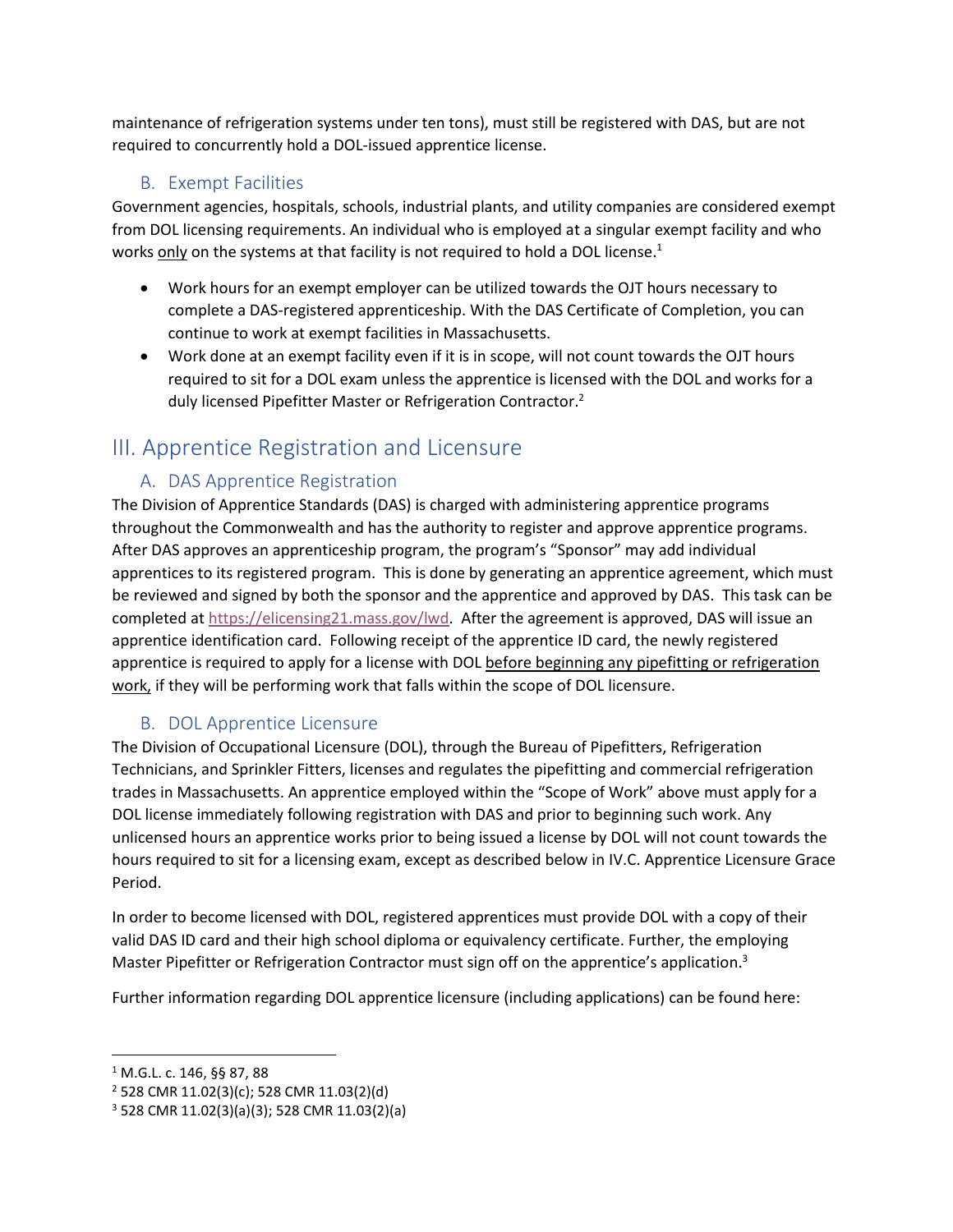- Pipefitter Apprentices[: https://www.mass.gov/service-details/apprentice-pipefitter](https://www.mass.gov/service-details/apprentice-pipefitter)
- Refrigeration Apprentices:<https://www.mass.gov/service-details/refrigeration-apprentice>

## IV. Becoming a Journeyperson

### A. Completing a DAS Apprenticeship

Following DAS Apprenticeship Registration (as explained above), a registered apprentice must meet the requirements of a Registered Apprenticeship Program (RAP). Once an apprentice successfully fulfills a DAS requirements and terms of the RAP, DAS will issue a Certificate of Completion.

Sponsors may additionally submit a request to DAS to modify an existing RAP's OJT and RTI hours, based on DOL's licensing requirements. The requested adjustment must meet DOL's minimum OJT and RTI requirements (see below). Following DAS approval of proposed changes to a RAP, the related Apprentice Agreements may be modified or updated in accordance with the updated RAP.

## B. Applying for the DOL Exam: Employment and Education Requirements

In order to be eligible for the DOL exam, a licensed apprentice must provide documentation of all required OJT and RTI hours to DOL. OJT hours must be reported by the employing Pipefitter Master or Refrigeration Contractor. The apprentice must hold a valid apprentice license issued by DOL for all OJT hours to be eligible for exam, except as described below in IV.C. Apprentice Licensure Grace Period. RTI hours must be verified by the training institution; a list of approved schools is available at: [https://www.mass.gov/service-details/schools-approved-by-opsi.](https://www.mass.gov/service-details/schools-approved-by-opsi)

- *1. DOL Pipefitter Employment and Education Hour Requirements for Licensure*
- At least 6,000 hours in Massachusetts as a licensed apprentice pipefitter and 350 hours of A.S.M.E. Code instruction;
- At least 4,000 hours in Massachusetts as a licensed apprentice pipefitter, and 200 hours of A.S.M.E. Code instruction, and 500 hours of study in a pipefitter's course, of which 250 hours of is practical, shop-related work; **or**
- At least 2,000 hours in Massachusetts as a licensed apprentice pipefitter and 200 hours of A.S.M.E. Code instruction, and 1000 hours of study in a pipefitter's course, of which 700 hours of practical, shop-related work.
- *2. DOL Refrigeration Employment and Education Hour Requirements for Licensure*
- At least 6,000 hours in Massachusetts as a licensed Refrigeration Apprentice, and 250 hours in a refrigeration course, which must consist of 100 hours of refrigeration theory AND 150 hours of related Massachusetts electrical code training;
- At least 4,000 hours in Massachusetts as a licensed Refrigeration Apprentice and 500 hours in a refrigeration course, of which 250 hours must be shop related work, 100 hours of refrigeration theory, and 100 hours of related Massachusetts electrical code training; **or**
- At least 2,000 hours in Massachusetts as a licensed Refrigeration Apprentice, and 1,000 hours in a refrigeration course, of which 700 hours must be shop related work, 100 hours of refrigeration theory, and 100 hours of related Massachusetts electrical code training.